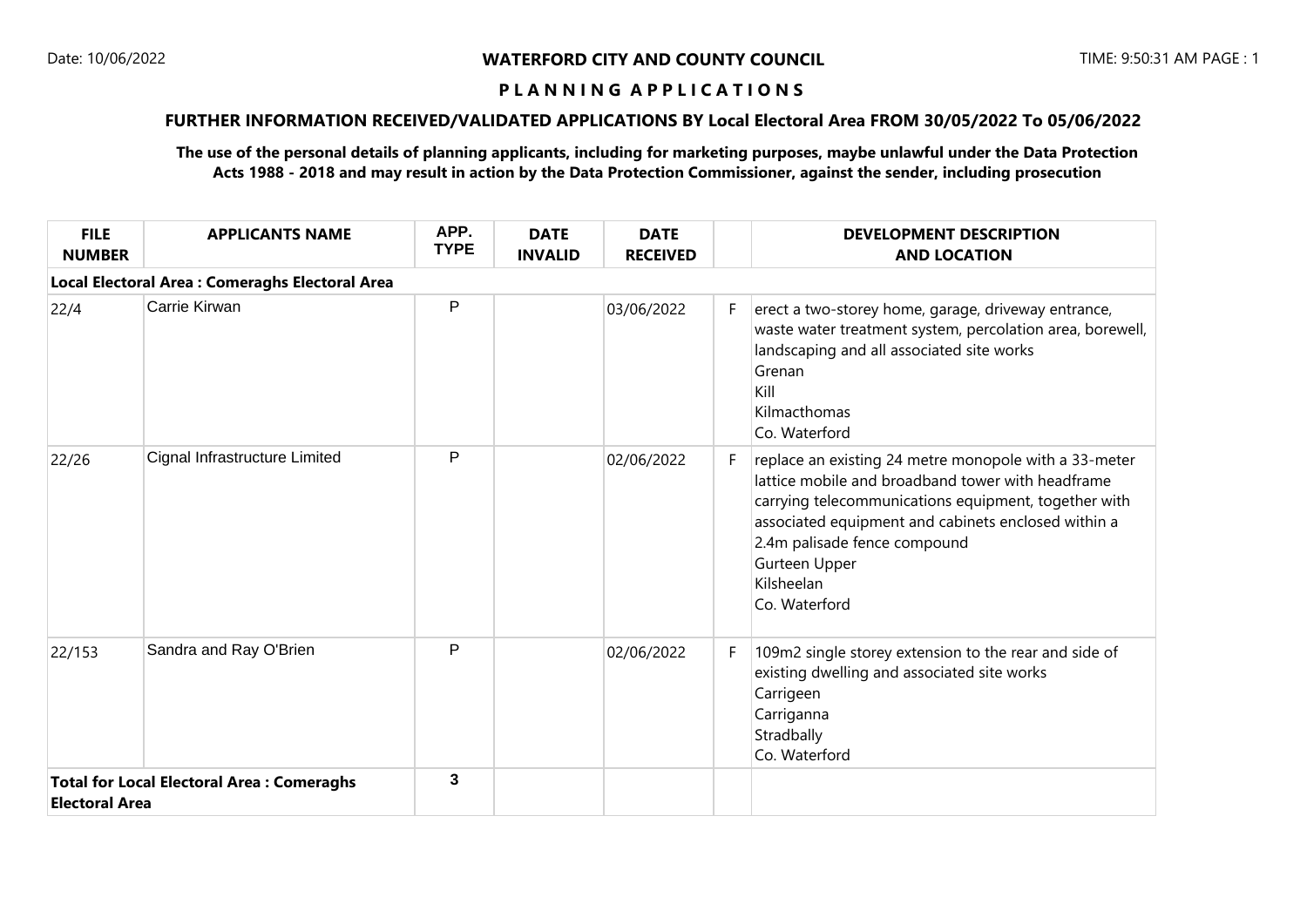# **FURTHER INFORMATION RECEIVED/VALIDATED APPLICATIONS BY Local Electoral Area FROM 30/05/2022 To 05/06/2022**

| <b>FILE</b><br><b>NUMBER</b>                             | <b>APPLICANTS NAME</b> | APP.<br><b>TYPE</b> | <b>DATE</b><br><b>INVALID</b> | <b>DATE</b><br><b>RECEIVED</b> |    | <b>DEVELOPMENT DESCRIPTION</b><br><b>AND LOCATION</b>                                                                                                                                                                                                                                                                                                                                       |  |  |  |  |
|----------------------------------------------------------|------------------------|---------------------|-------------------------------|--------------------------------|----|---------------------------------------------------------------------------------------------------------------------------------------------------------------------------------------------------------------------------------------------------------------------------------------------------------------------------------------------------------------------------------------------|--|--|--|--|
| Local Electoral Area : Dungarvan- Lismore Electoral Area |                        |                     |                               |                                |    |                                                                                                                                                                                                                                                                                                                                                                                             |  |  |  |  |
| 21/703                                                   | <b>Michael Hurley</b>  | $\circ$             |                               | 03/06/2022                     | F. | the construction of a storey and a half dwelling house<br>along with all associated site works and drainage<br>Croughtanaul (Marquis)<br>Abbeyside<br>Dungarvan<br>Co. Waterford                                                                                                                                                                                                            |  |  |  |  |
| 21/1115                                                  | Olivia Foley           | $\circ$             |                               | 01/06/2022                     | F. | Outline planning permission for a dwelling, works to<br>existing entrance and boundaries, wastewater treatment<br>system, connection to mains water supply, soakpits and<br>all associated site works<br><b>Ballyhea West</b><br>LIsmore<br>Co Waterford                                                                                                                                    |  |  |  |  |
| 21/1123                                                  | Richard Johnson        | $\mathsf{R}$        |                               | 03/06/2022                     | F. | for A. Permission for retention of current works carried<br>out on site ;B Permission to complete part dormer, part<br>single storey terraced dwelling which is a replacement for<br>dormer type terrace dwelling previously demolished on<br>the same site connection to all existing services and<br>associated site works<br>Chapel Place<br>Lismore<br>Co. Waterford<br><b>P51 A0C8</b> |  |  |  |  |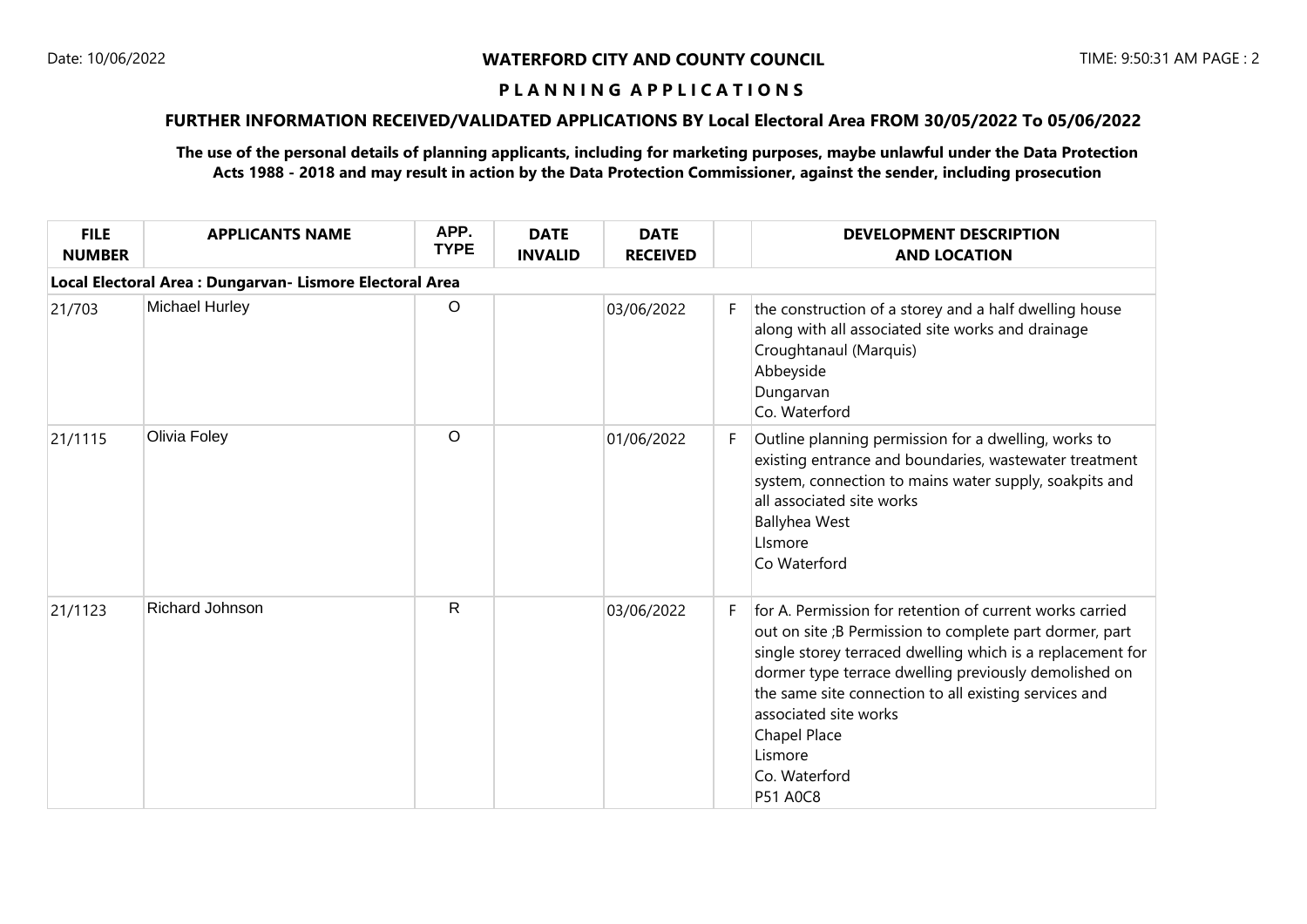# **FURTHER INFORMATION RECEIVED/VALIDATED APPLICATIONS BY Local Electoral Area FROM 30/05/2022 To 05/06/2022**

| <b>FILE</b><br><b>NUMBER</b> | <b>APPLICANTS NAME</b> | APP.<br><b>TYPE</b> | <b>DATE</b><br><b>INVALID</b> | <b>DATE</b><br><b>RECEIVED</b> |    | <b>DEVELOPMENT DESCRIPTION</b><br><b>AND LOCATION</b>                                                                                                                                                                                                                                                                                                                                                                                                                                                                                                                                                                                                                                                                                                                                                                                                |
|------------------------------|------------------------|---------------------|-------------------------------|--------------------------------|----|------------------------------------------------------------------------------------------------------------------------------------------------------------------------------------------------------------------------------------------------------------------------------------------------------------------------------------------------------------------------------------------------------------------------------------------------------------------------------------------------------------------------------------------------------------------------------------------------------------------------------------------------------------------------------------------------------------------------------------------------------------------------------------------------------------------------------------------------------|
| 22/199                       | <b>Julie Larkin</b>    | P                   |                               | 31/05/2022                     |    | the construction of a new entrance, single storey dwelling,<br>domestic garage, proprietary wastewater treatment plant,<br>landscaping and all other associated site works<br><b>Bohadoon North</b><br>Co. Waterford                                                                                                                                                                                                                                                                                                                                                                                                                                                                                                                                                                                                                                 |
| 22/200                       | Geared Up Limited      | P                   |                               | 30/05/2022                     | F. | development which will consist of: the change of use of<br>the property from commercial/light industrial unit to a<br>warehouse with ancillary trade counters (for the sale of<br>building related products principally to trade). Internal<br>works include: removal of part of first floor to allow for<br>double height warehouse; inclusion of trade counters and<br>staff facilities. Proposed external works include: three<br>signage zones (two at the front and one at the rear);<br>replacement of existing doors around the unit; mark out 4<br>parking spaces including one mobility impaired space;<br>inclusion of mechanical plant; and security bollards at<br>various access points. All other works associated with and<br>to complete the development<br>Unit 5 & 6<br><b>Shandon Business Park</b><br>Dungarvan<br>Co. Waterford |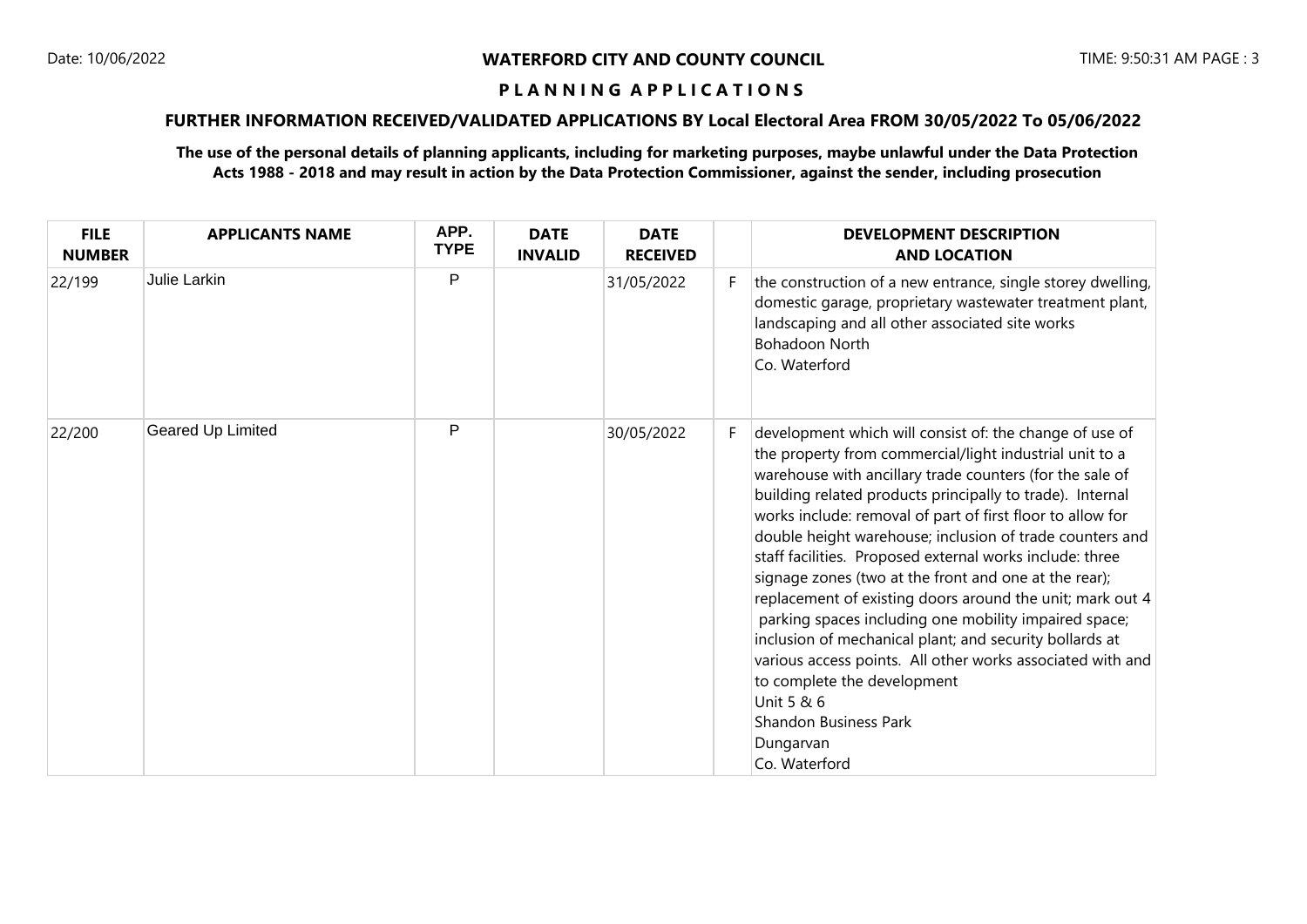# **FURTHER INFORMATION RECEIVED/VALIDATED APPLICATIONS BY Local Electoral Area FROM 30/05/2022 To 05/06/2022**

| <b>FILE</b><br><b>NUMBER</b> | <b>APPLICANTS NAME</b>             | APP.<br><b>TYPE</b> | <b>DATE</b><br><b>INVALID</b> | <b>DATE</b><br><b>RECEIVED</b> |    | <b>DEVELOPMENT DESCRIPTION</b><br><b>AND LOCATION</b>                                                                                                                                                                                                                                                                                                                                                                                                                                                                                                                                                                                                                                                                                                                                                                                                |
|------------------------------|------------------------------------|---------------------|-------------------------------|--------------------------------|----|------------------------------------------------------------------------------------------------------------------------------------------------------------------------------------------------------------------------------------------------------------------------------------------------------------------------------------------------------------------------------------------------------------------------------------------------------------------------------------------------------------------------------------------------------------------------------------------------------------------------------------------------------------------------------------------------------------------------------------------------------------------------------------------------------------------------------------------------------|
| 22/200                       | Geared Up Limited                  | P                   |                               | 02/06/2022                     | F. | development which will consist of: the change of use of<br>the property from commercial/light industrial unit to a<br>warehouse with ancillary trade counters (for the sale of<br>building related products principally to trade). Internal<br>works include: removal of part of first floor to allow for<br>double height warehouse; inclusion of trade counters and<br>staff facilities. Proposed external works include: three<br>signage zones (two at the front and one at the rear);<br>replacement of existing doors around the unit; mark out 4<br>parking spaces including one mobility impaired space;<br>inclusion of mechanical plant; and security bollards at<br>various access points. All other works associated with and<br>to complete the development<br>Unit 5 & 6<br><b>Shandon Business Park</b><br>Dungarvan<br>Co. Waterford |
| 22/240                       | David Morrissey & Siobhán Brackett | P                   |                               | 30/05/2022                     | F. | the construction of a new single storey house, a garage,<br>an entrance and mains water and waste water<br>connections along with all associated site works<br>Ballynacourty<br>Dungarvan<br>Co. Waterford                                                                                                                                                                                                                                                                                                                                                                                                                                                                                                                                                                                                                                           |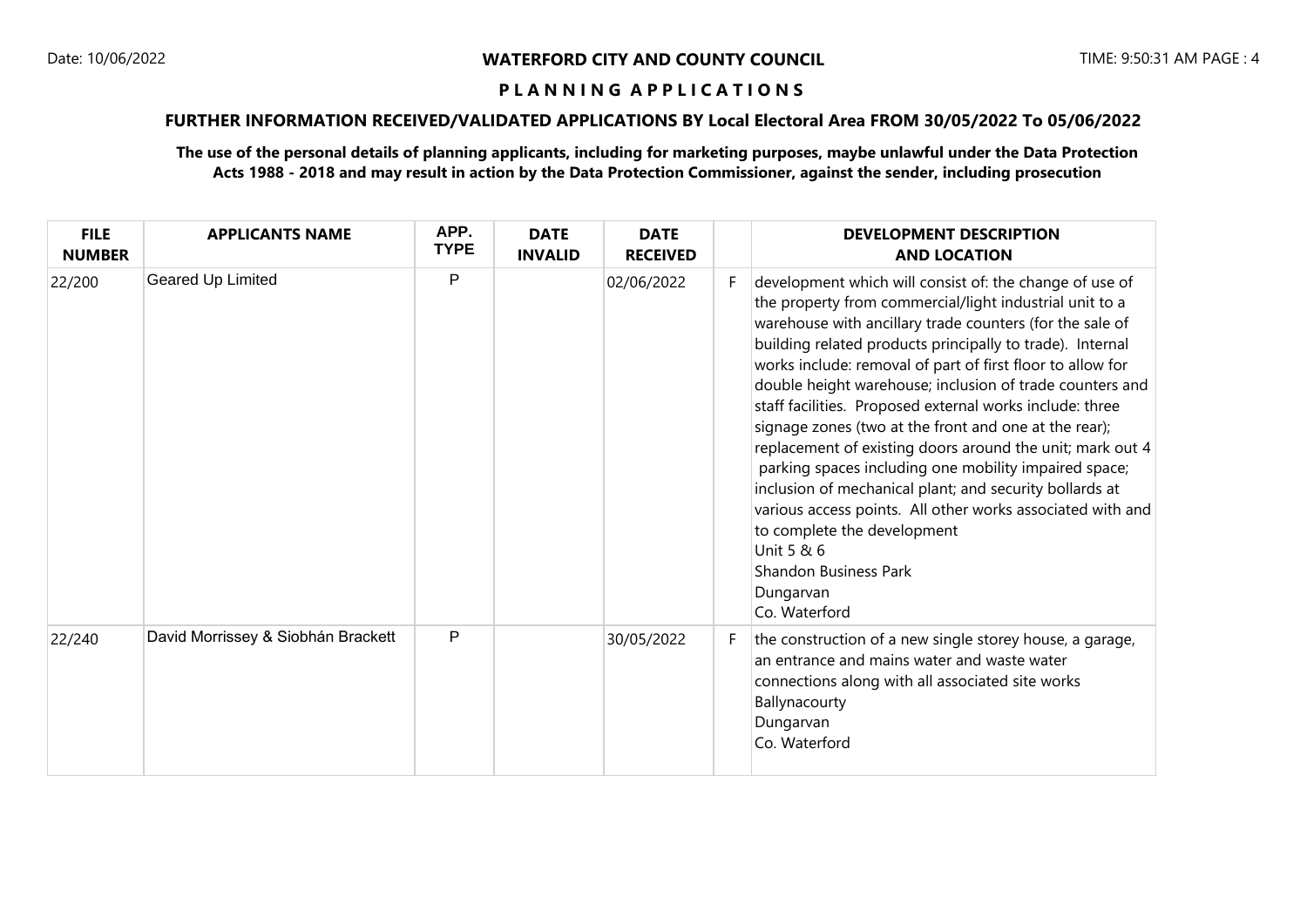# **FURTHER INFORMATION RECEIVED/VALIDATED APPLICATIONS BY Local Electoral Area FROM 30/05/2022 To 05/06/2022**

| <b>FILE</b><br><b>NUMBER</b>  | <b>APPLICANTS NAME</b>                     | APP.<br><b>TYPE</b> | <b>DATE</b><br><b>INVALID</b> | <b>DATE</b><br><b>RECEIVED</b> | <b>DEVELOPMENT DESCRIPTION</b><br><b>AND LOCATION</b>                                                                                                                                                                                         |
|-------------------------------|--------------------------------------------|---------------------|-------------------------------|--------------------------------|-----------------------------------------------------------------------------------------------------------------------------------------------------------------------------------------------------------------------------------------------|
| 22/261                        | Maeve Geoghegan and Brian Tinnelly         | P                   |                               | 30/05/2022                     | $(1)$ a first floor extension to the rear of the existing house<br>along with all associated site works and (2) a ground floor<br>stairwell leading up to the proposed first floor extension<br>No. 11 New Street<br>Lismore<br>Co. Waterford |
| <b>Lismore Electoral Area</b> | Total for Local Electoral Area: Dungarvan- | 8                   |                               |                                |                                                                                                                                                                                                                                               |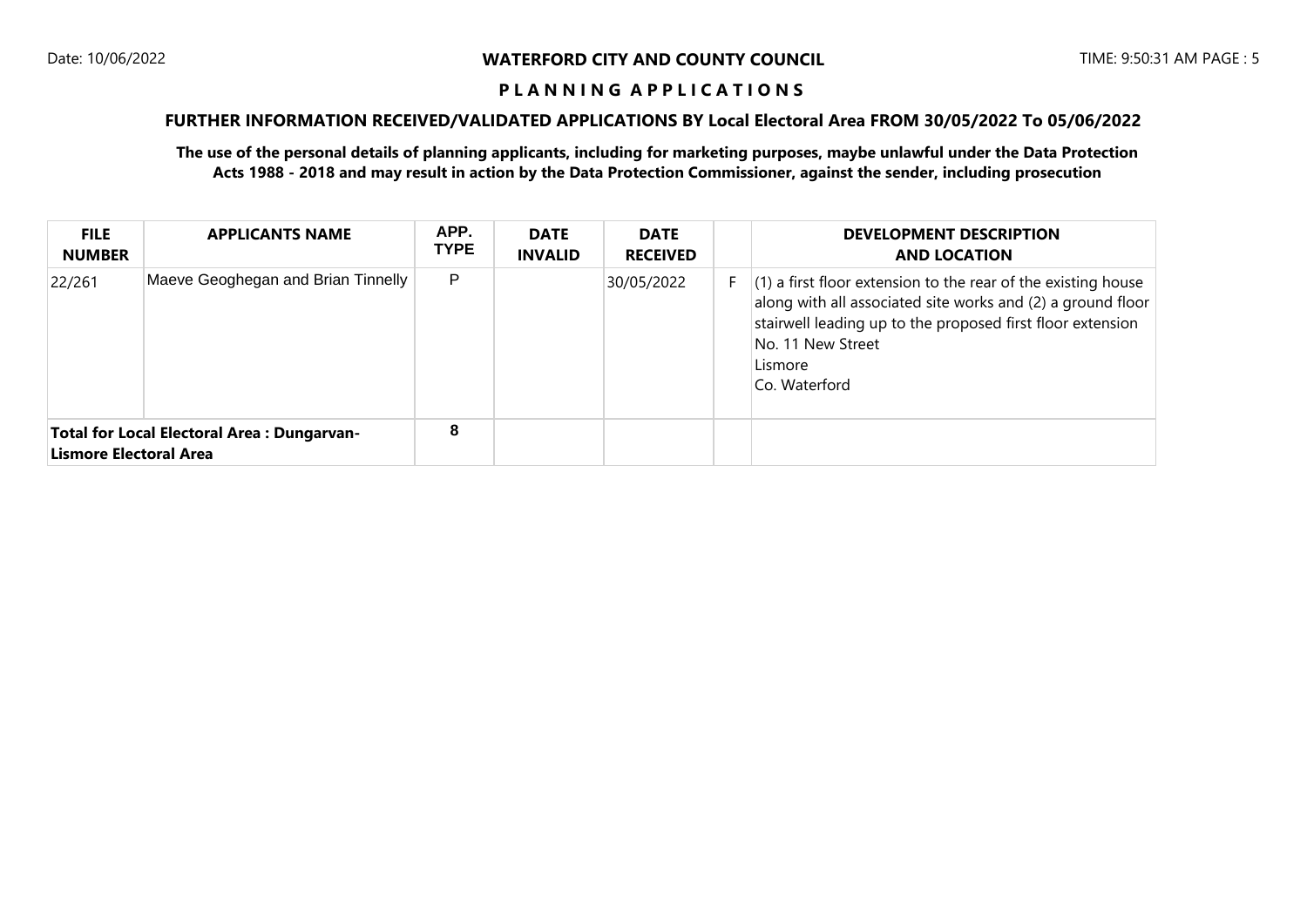# **FURTHER INFORMATION RECEIVED/VALIDATED APPLICATIONS BY Local Electoral Area FROM 30/05/2022 To 05/06/2022**

| <b>FILE</b><br><b>NUMBER</b> | <b>APPLICANTS NAME</b>                             | APP.<br><b>TYPE</b> | <b>DATE</b><br><b>INVALID</b> | <b>DATE</b><br><b>RECEIVED</b> |    | <b>DEVELOPMENT DESCRIPTION</b><br><b>AND LOCATION</b>                                                                                                                                                                                                                                                                                                              |
|------------------------------|----------------------------------------------------|---------------------|-------------------------------|--------------------------------|----|--------------------------------------------------------------------------------------------------------------------------------------------------------------------------------------------------------------------------------------------------------------------------------------------------------------------------------------------------------------------|
|                              | Local Electoral Area : Metropolitan Electoral Area |                     |                               |                                |    |                                                                                                                                                                                                                                                                                                                                                                    |
| 21/996                       | Huong Nguyen                                       | P                   |                               | 01/06/2022                     | F. | permission for a Café to ground floor with provision of<br>kitchen and provision of staff and client toilets to ground<br>floor demolition of bathroom on Mezzanine floor level to<br>overhead accommodation (overhead residence) and<br>construction of bathroom & kitchen to first floor level<br>33 John Street<br>Waterford                                    |
| 21/1043                      | <b>LFH Investments Unlimited</b>                   | P                   |                               | 31/05/2022                     | F. | the construction of a front and side, single storey<br>extension to the ground floor level of the existing<br>dwelling house. Permission is also sought for the<br>demolition of part front external walls to the ground floor<br>level of the existing dwelling house and all associated site<br>works<br>My Up,<br>Ballymabin,<br>Dunmore East<br>Co. Waterford. |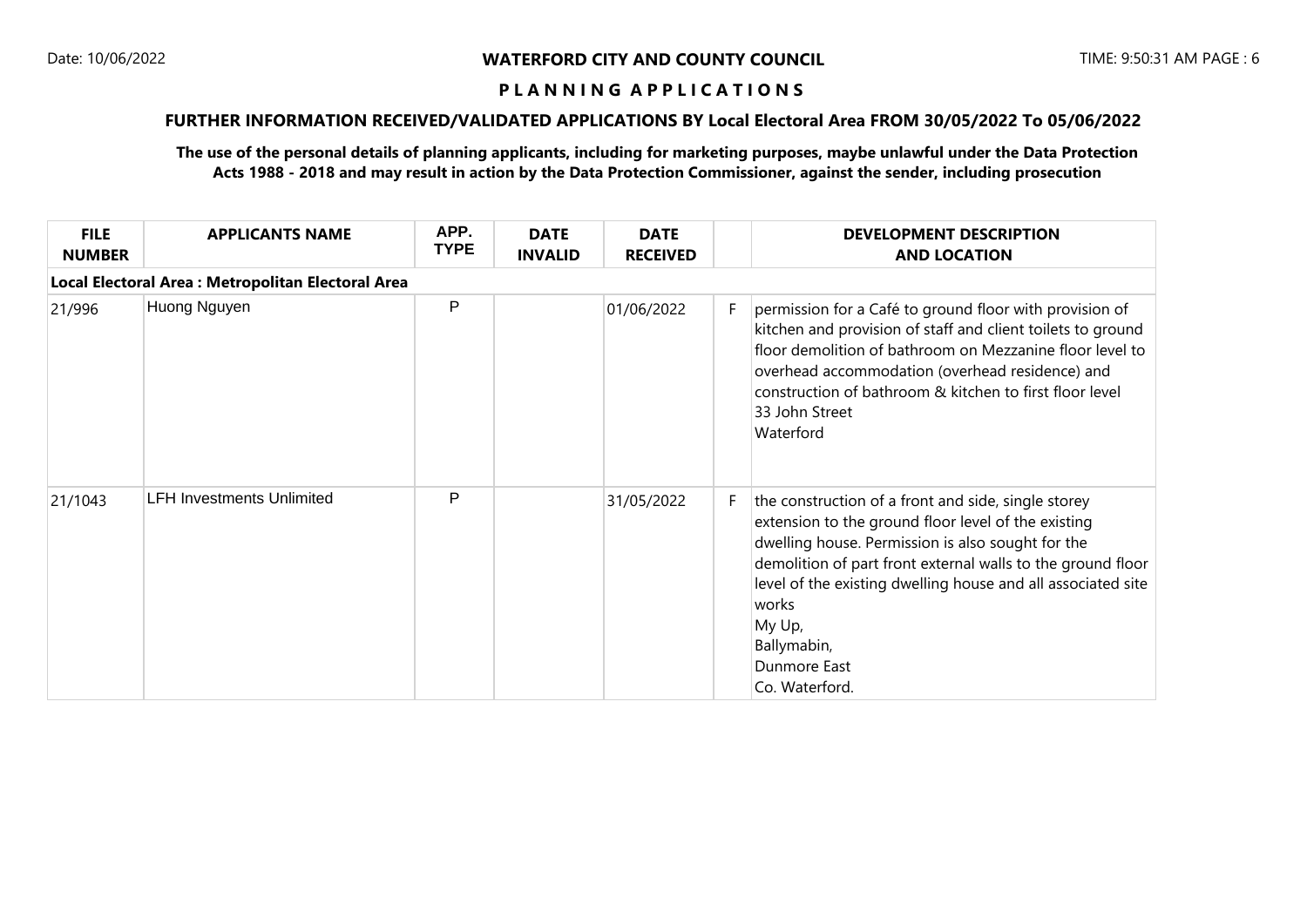# **FURTHER INFORMATION RECEIVED/VALIDATED APPLICATIONS BY Local Electoral Area FROM 30/05/2022 To 05/06/2022**

| <b>FILE</b><br><b>NUMBER</b> | <b>APPLICANTS NAME</b>                        | APP.<br><b>TYPE</b> | <b>DATE</b><br><b>INVALID</b> | <b>DATE</b><br><b>RECEIVED</b> |    | <b>DEVELOPMENT DESCRIPTION</b><br><b>AND LOCATION</b>                                                                                                                                                                                                                                                                                                                                                                                                                                                                                                                                                                                                                                                                                                                                                                                                                                                        |
|------------------------------|-----------------------------------------------|---------------------|-------------------------------|--------------------------------|----|--------------------------------------------------------------------------------------------------------------------------------------------------------------------------------------------------------------------------------------------------------------------------------------------------------------------------------------------------------------------------------------------------------------------------------------------------------------------------------------------------------------------------------------------------------------------------------------------------------------------------------------------------------------------------------------------------------------------------------------------------------------------------------------------------------------------------------------------------------------------------------------------------------------|
| 21/1213                      | Kilkenny Investment Property<br>Holdings Ltd. | $\mathsf{P}$        |                               | 31/05/2022                     | F. | the construction of 20 No. independent-living residential<br>units consisting of; 4 no. 1 bed end-terrace bungalows, 14<br>no. 2 bed mid-terrace bungalows and 2 no. 2 bed end-<br>terrace bungalows. Planning permission is also sought<br>for the construction of new internal roadways and<br>footpaths, new vehicular and pedestrian access from the<br>existing R675 road, new vehicular and pedestrian security<br>gate to the neighbouring nursing home development,<br>proposed new boundary treatments, landscaping,<br>drainage and all ancillary site works<br>Newtown<br>Tramore<br>Co. Waterford                                                                                                                                                                                                                                                                                                |
| 22/80                        | S & K Carey Ltd.                              | $\mathsf{P}$        |                               | 03/06/2022                     | F. | development at this site which will consist of the<br>construction of 99 no. dwellings comprising of: (i) 6 no.<br>two-storey, three-bedroom semi-detached units with<br>optional sunroom and attic conversion (House Type A1);<br>(ii) 6 no. two-storey, three-bedroom semi-detached units<br>with optional sunroom and attic conversion (House Type<br>A2); (iii) 6 no. two-storey, three-bedroom end of terrace<br>units with optional sunroom and attic conversion (House<br>Type B1); (iv) 3 no. two-storey, four-bedroom mid-terrace<br>units with optional sunroom and attic conversion (House<br>Type B2); (v) 4 no. single-storey, three-bedroom detached<br>units (House Type C1); (vi) 8 no. two-storey, three-<br>bedroom end of terrace units with optional sunroom and<br>attic conversion (House Type D1); (vii)12 no. two-storey,<br>two-bedroom mid-terrace units (House Type D2); (viii) 2 |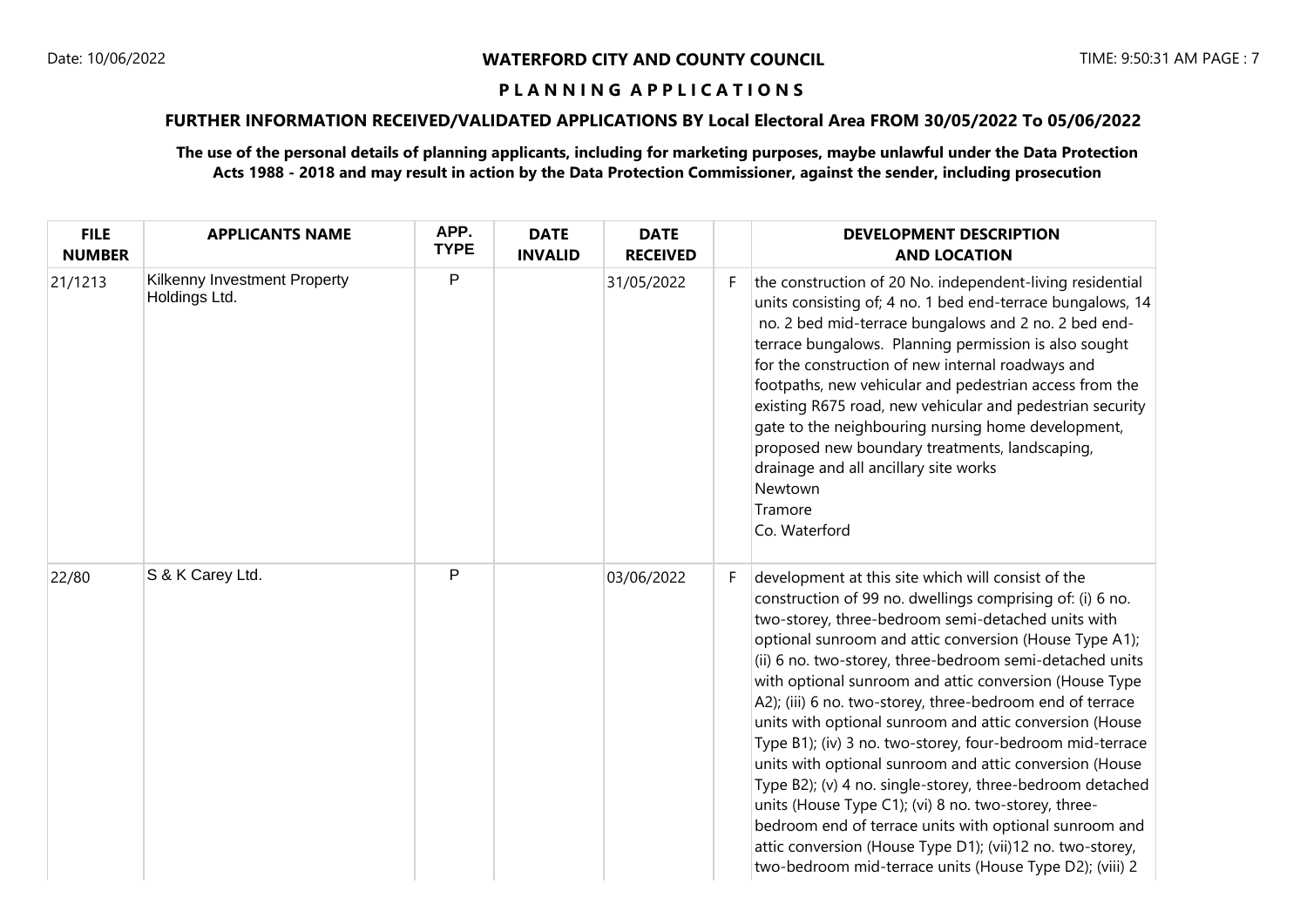# **FURTHER INFORMATION RECEIVED/VALIDATED APPLICATIONS BY Local Electoral Area FROM 30/05/2022 To 05/06/2022**

#### **The use of the personal details of planning applicants, including for marketing purposes, maybe unlawful under the Data Protection Acts 1988 - 2018 and may result in action by the Data Protection Commissioner, against the sender, including prosecution**

no. two-storey, three-bedroom semi-detached units with optional sunroom and attic conversion (House Type E1);  $(x)$  2 no. two-storey, three-bedroom semi-detached units with optional sunroom and attic conversion (House Type E2); (x) 28 no. two-storey, three-bedroom terraced units with optional sunroom and attic conversion (House Type F1); (xi) 3 no. two-storey, three-bedroom end of terrace units (House Type G1); (xii) 3 no. two-storey, twobedroom mid-terrace units (House Type G2); (xiii) 6 no. two-storey, two-bedroom mid-terrace units (House Type G3); (xiv) 3 no. two-storey, three-bedroom end of terrace units (House Type G4); (xv) 2 no. two-storey, threebedroom semi-detached units with optional sunroom and attic conversion (House Type H1); (xvi) 2 no. two-storey, three-bedroom semi-detached units with optional sunroom and attic conversion (House Type H2); (xvii) 1 no. two-storey, three-bedroom end of terrace unit with optional sunroom and attic conversion (House Type I1); (xviii) 1 no. two-storey, four-bedroom mid-terrace unit with optional sunroom and attic conversion (House Type I2); (xix) 1 no. two-storey, three-bedroom end of terrace unit with optional sunroom and attic conversion (House Type I3). The proposed development will include pedestrian access, vehicular entrance and alterations to public footpath from Public Road; carparking spaces; bicycle parking area; public open space; foul and surface drainage; street lighting; landscaping; boundary treatments; alterations of site levels and all ancillary site development works necessary to facilitate the development R708 Killure Road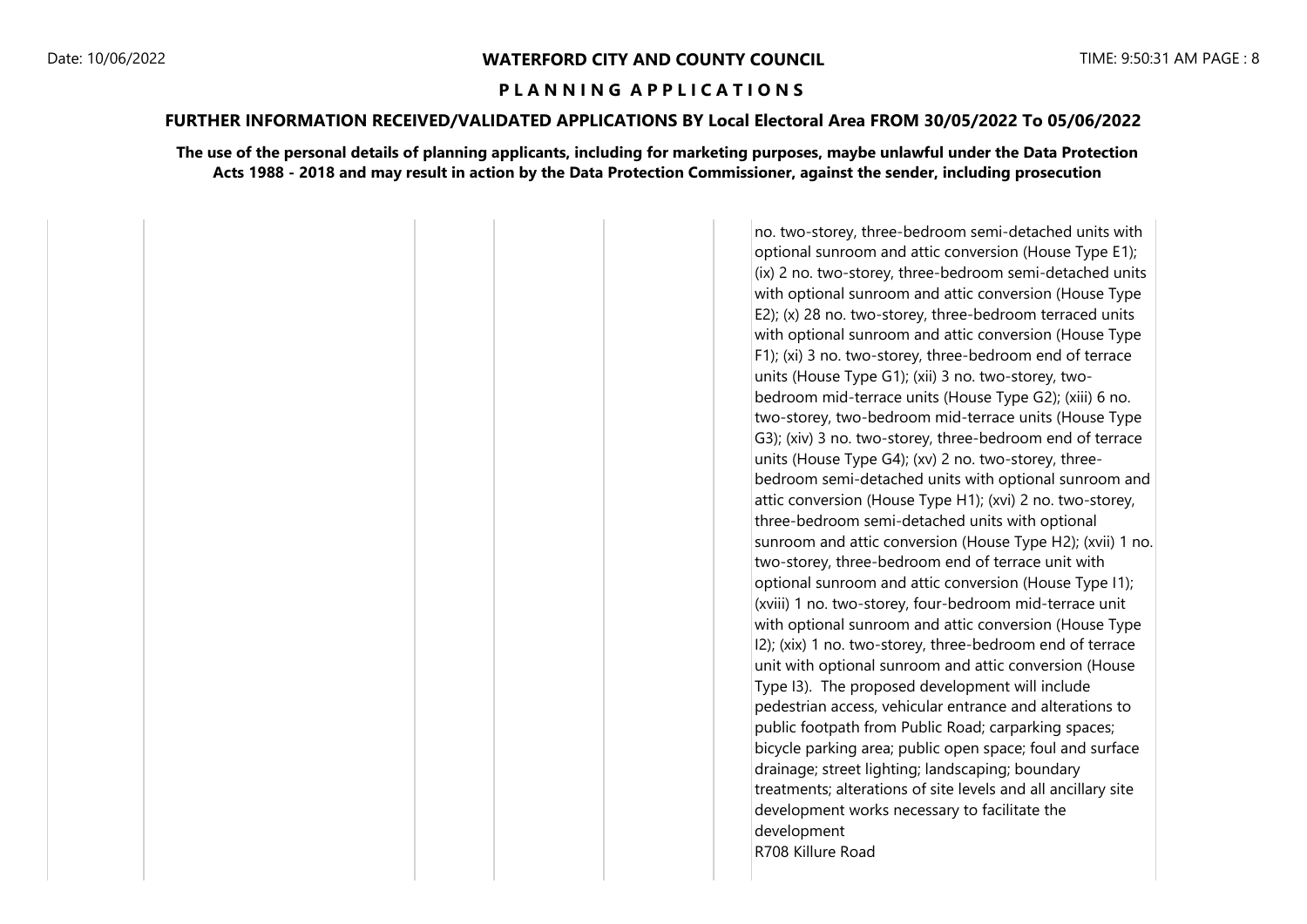# **FURTHER INFORMATION RECEIVED/VALIDATED APPLICATIONS BY Local Electoral Area FROM 30/05/2022 To 05/06/2022**

|        |                                                |              |            |    | Kilcohan<br>Waterford                                                                                                                                                                                                                                                                                                                                                                                                                                                                                                                                                              |
|--------|------------------------------------------------|--------------|------------|----|------------------------------------------------------------------------------------------------------------------------------------------------------------------------------------------------------------------------------------------------------------------------------------------------------------------------------------------------------------------------------------------------------------------------------------------------------------------------------------------------------------------------------------------------------------------------------------|
| 22/118 | Crispan and Emma Roche                         | P            | 03/06/2022 | F. | a two storey, detached house, together with all associated<br>site development works, including the necessary<br>upgrading of the entrance road from the adjoining public<br>road (Coxtown Road) and also the installation of all<br>necessary services, including on-site foul drainage<br>disposal and also connection from existing public<br>watermains on the adjoining public road<br>Coxtown East<br><b>Dunmore East</b><br>Co. Waterford                                                                                                                                   |
| 22/228 | Clive Morrissey and Katrina Power<br>Morrissey | $\mathsf{P}$ | 02/06/2022 | F. | SECTION 254 LICENCE for 4-5 4 seater picnic benches<br>outside new café Café Cnoc<br>No. 2 Lower Main Street<br>Tramore<br>Co. Waterford                                                                                                                                                                                                                                                                                                                                                                                                                                           |
| 22/275 | Eddie, John & Pat McDonald                     | P            | 03/06/2022 | F. | 1 no. single storey creche and 95 dwellings comprising: 5<br>no. 3 storey detached houses, 2 no. 2 storey detached<br>houses and 22 no. 2 storey semi detached houses with<br>optional 3rd dormer storey, 36 no. semi detached houses<br>and 12 no. terraced houses all with optional extension to<br>rear, 10 no. 2 storey terraced houses and 4 no. 3 storey<br>duplex units comprising 8 no. units in total and all<br>associated site works including bridge/culvert over<br>Garraun stream from existing Mountfield Estate. An NIS<br>accompanies this application<br>Moonvoy |